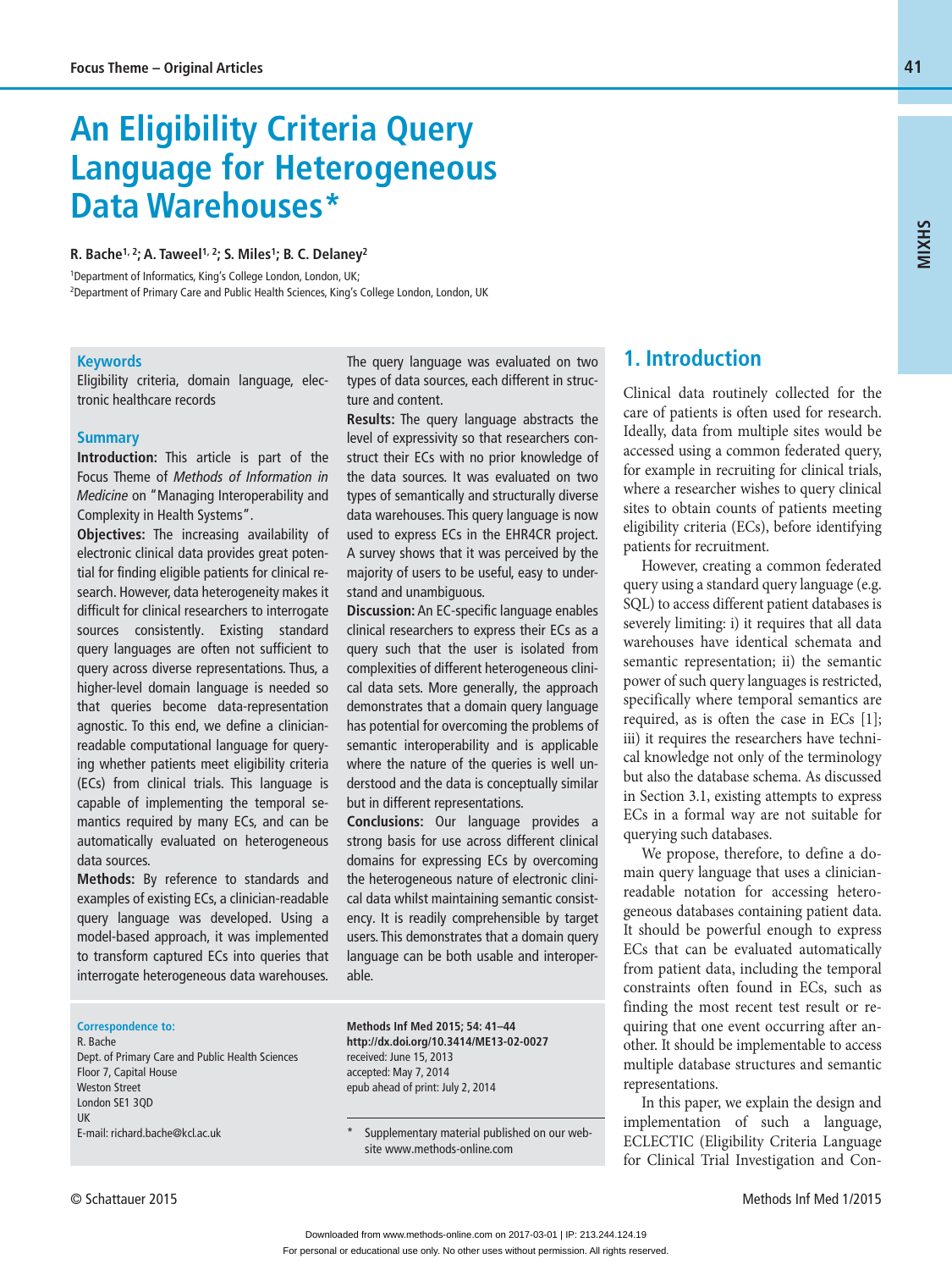struction). ECLECTIC is used in the Electronic Health Records for Clinical Research project (EHR4CR) [2], which aims to facilitate feasibility studies and recruitment of eligible patients by querying clinical data warehouses located at multiple sites across the EU.

# **2. Objectives**

We propose a computable query language to express ECs for a clinical trial that can be evaluated from patient data without human intervention. It should be independent of specific semantic representations such as coding systems, noting that automatic conversions between alternative representations are often possible, and be independent of the structure of the data warehouses by instead referring to highlevel concepts such as procedure or diagnosis, so its users would not need to know the data warehouse schemata.

This language is intended to express ECs that could be evaluated precisely from the structured data found at clinical sites; natural language processing of free-text fields is beyond the scope of this paper. It should be able to impose conditions not only on the existence or value of patient attributes but also their timing, as around 47% of ECs contain some temporal condition [1].

The language should be able to represent ECs in a clinician-readable way whilst also being sufficiently precise to express clinical concepts, physical quantities and time. It is not our intention to design a language for formalising free-text ECs generally as has been attempted elsewhere [3], but to define one that can express ECs and use them to automatically query diverse data warehouses.

## **3. Methods**

We analysed a set of ECs and determined their elements and constructs, and the types of clinical data available in a patient record to evaluate them. To generalise, as much as possible, we based our analysis on two standards, HL7 RIM [8] and Continuity of Care Record (CCR) [9] to determine the possible types of structured clinical events that would be recorded. We found HL7 more comprehensive in identifying clinical events for our approach, however CCR terminology was more clinician-readable. We then constructed a clinician-readable notation forming a semantically enabled formal language to express queries. This was translated into an object model that provides a computational representation of the queries, independent of the representation of data in any one clinical data warehouse. The language and model were implemented and used by researchers for translating eligibility queries into a form that could be executed on the databases.

## **3.1 Existing Notations and Standards**

Other notations were evaluated to determine if these already met our needs. Many EC representations have been devised and a comprehensive survey by Weng et al [4] examines 27 of them. If we exclude notations that relate only to a medical specialism, e.g. cancer or HIV, those that assume a specific data representation and those that rely on informal natural language representations, this leaves just three [5–7].

Arden Syntax [5] and GELLO [6] are formal languages that may be used to express clinical reasoning. They employ a programming-language style of syntax and contain a range of operators, such as conditional branching and looping. This means that any implementation would require building a full compiler or interpreter for each separate database schema. Furthermore, the syntax of these languages could make them inaccessible for many users. ERGO [7] allows formal reasoning but uses a natural language representation of clinical concepts making any implementation problematic. Thus, no language met our need for a well-defined, domain-specific, expressive high-level representation for a rich range of ECs that is agnostic of the structure and semantic representation of the data sources, and could be understood by non-technical users.

Any language to express ECs will require a set of high-level clinical concepts such as diagnosis, lab test and medication. Various standards exist to provide definitions of such concepts, and we drew from HL7 RIM and CCR to conform to standard-based semantic annotations. We note other standards such as the Quality Data Model [10] provide similar but subtly different concept categories and, whilst these standards remain at variance, conformance to all is not possible.

### **3.2 Defining the Language**

From HL7 RIM [8], we identified the following types of clinical events that would apply to the studied ECs: living subject (for demographic data), procedures, substance administration (for medications) and observations such as diagnoses, vital signs, lab tests and assessments in some objective form. All clinical events are associated with at least one recorded time.

An analysis of 123 criteria from eight public clinical trials was initially used to determine the expressiveness the language would require, summarised in ▶Table 1 (online appendix). In HL7, *structured* clinical events are stored as terms (codes), numeric and coded values. In order to evaluate a patient's eligibility for one criterion, a predicate needs to be evaluated as either true or false based on the clinical facts in the patient record. Therefore, three types of predicate were identified as sufficient:

- **•** *existential* whether something happened e.g. a diagnosis or procedure (as a term),
- **•** *coded value*  compared to a finite number of non-numeric values e.g. gender,
- **•** *numeric value* compared to a range of scalars, usually with a unit of measurement e.g. blood sugar as a lab test value.

For numeric predicates, the value expressed in the clinical fact is compared directly to the defined range; arithmetic operators were not found to be needed and are thus not supported. ▶ Figure 1 gives an example of ECLECTIC. Rules 2 and 3 give examples of existential predicates. Rule 1 has a coded-value predicate and rule 4 has a numeric valued predicate. An analysis of nine further trials with 85 criteria, provided by Pharma within the EHR4CR project, showed the predicate types identified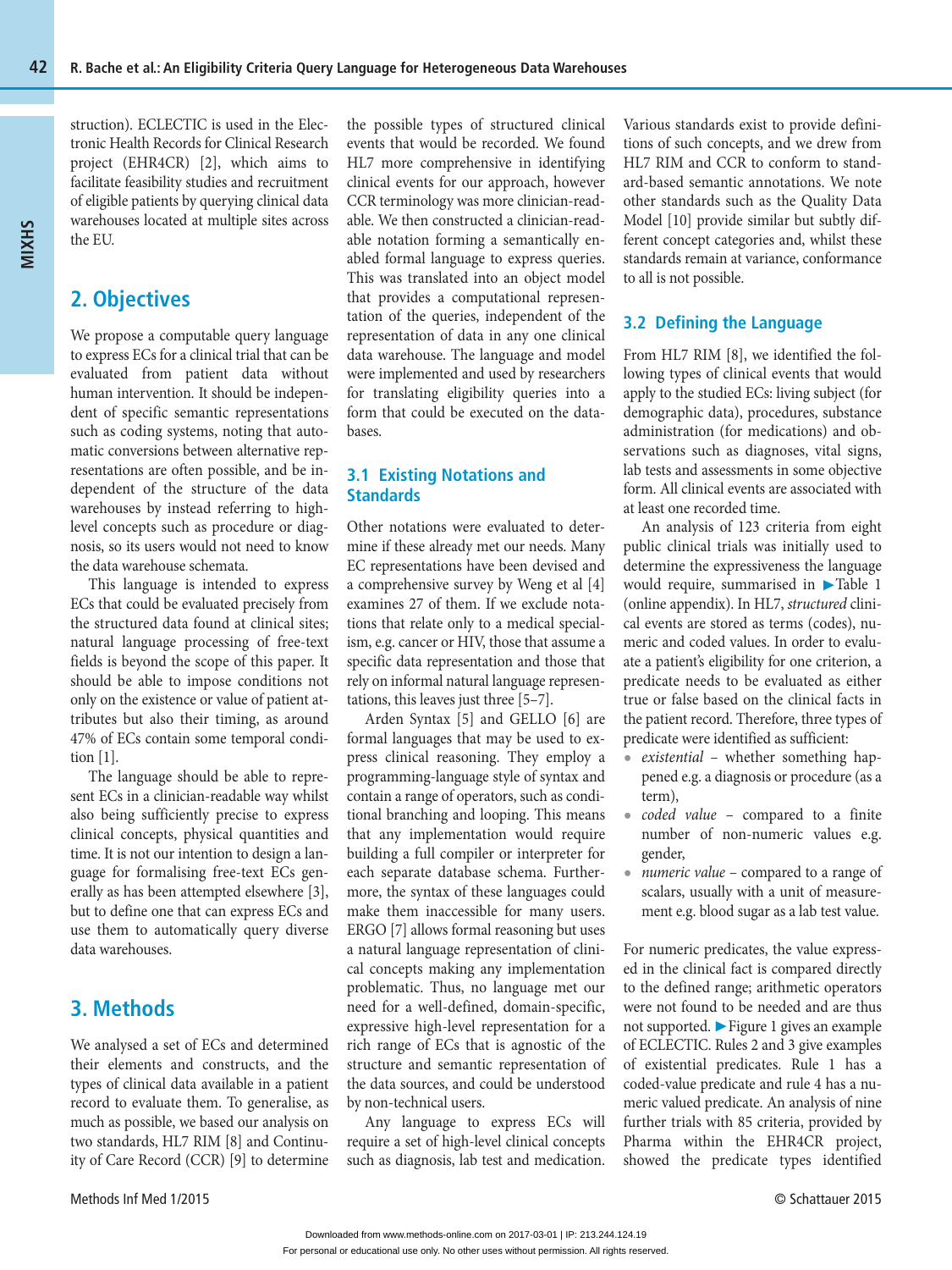above to be sufficient for automatic evaluation of ECs.

For the expression of time, we followed Nigrin and Kohane [11] in considering all clinical facts as events with zero duration, with temporal constraints referring to events being *before* or *after* other events, or being the *first* or *last* event of a given kind. Where *before* and *after* operators are used, a temporal constraint links a rule to a temporal anchor of which three types were defined: birth date, a previous rule (see rule 3 in ▶ Figure 1) or *now* (the time when the query is launched, used in rule 4). Since gender assignment is deemed a unique event, no *first* or *last* is needed (rule 1), whilst age would be expressed as the number of years after the birth event. We considered that comparing whether events happened at exactly the same time (*equals*) to the nearest second would not be useful.

ECs can be either inclusion or exclusion criteria, so *not* was used to mark the latter (rule 4), and can be combined with operators *and* and *or*. By adopting the convention of conjunctive normal form, the need for brackets is avoided.

Clinical concepts (e.g. lab tests, medications, procedures etc.) must be defined by a code within a coding system. Thus, a triple, consisting of a code, coding system name and human-readable display name, was used to define each concept and ensure well-defined clinical semantics. In rule 2, the code 'E11' in ICD-10 specifies diabetes mellitus type II. ECLECTIC is coding system agnostic, however, in the EHR4CR project various coding systems such as SNOMED-CT, ICD-10, LOINC and ATC have been employed.

To express high-level clinical concepts such as lab test or medications, we used CCR since this provides clinician-friendly concepts. The HL7 RIM classes, such as 'Observation' operate at a coarser level of granularity and therefore could not distinguish between a diagnosis, test result or clinical assessment. Each rule in ECLEC-TIC is based on one clinical event and characterised by exactly one high-level concept such as diagnosis (*problem* in CCR) or result, of which there are currently 11, plus *deceased* which is not part of CCR but was found necessary. For an illustration of ECLECTIC, an example for a clinical trial is included here (▶online appendix).

## **3.3 Executing Queries on Heterogeneous Data Sources**

The evaluation of an ECLECTIC query on each data warehouse is performed in three stages: i) query specifications are generated which determine what data is required from the warehouse to evaluate the rules against; ii) a warehouse-specific adaptor maps these specifications to statements in the warehouse's query language, executes these, and formats the results returned into a common, pre-defined representation; iii) an evaluation algorithm computes each rule in ECLECTIC against these results and combines the rule matches according to the Boolean operators to return either a list of patients or patient counts. Applying the approach to a new warehouse requires only a new adaptor for step (ii). A detailed description of the system architecture is included in a prior publication [12].

As each warehouse uses different terminologies, mappings are required between the terminology used in the ECLECTIC query and those used in each warehouse. Code mappings can be looked up automatically from a reference terminology, however we found in some EHR4CR sites that use a specific local terminology, some degree of manual site-specific coding could not be avoided.

## **4. Results**

ECLECTIC has been used in EHR4CR as the language to express ECs, and execute them as queries at clinical sites. A dragand-drop user interface is employed to compose ECs that is then rendered into ECLECTIC. The EHR4CR platform [13] has been implemented, deployed at 11 clinical sites providing secondary care data, and used by 8 pharma companies to run feasibility studies. EHR4CR uses two different data warehouse schemata to store clinical data. The project developed its own database schema based on the HL7 RIM so that patient data from diverse clinical sites could be loaded into databases of this type. In addition, three sites already had established data warehouses using the i2b2 schema [14]. The ECLECTIC was shown to work with both schemata.

**MIXHS**

Warehouses vary in content and size from 200 to over 200k patients. Different sets of coding systems are used at different sites and semantic mappings have been implemented to make automated translation possible. The approach is not restricted to the two schemata described above and could be extended to other architectures [15, 16].

A survey of 13 users of the platform revealed that they used ECLECTIC to check a query composed by the GUI was correct, to communicate a set of ECs to a colleague and also to recreate a query on the GUI from the ECLECTIC provided by a colleague. 92% agreed that ECLECTIC was useful as a means of communicating ECs. 77% agreed that it was easy to understand. 85% agreed that it was precise and unambiguous.

```
blood:Quantitative"]) in range(<=7.0)unit([ucum:%,"percent"])
at most 3 month before now
```
<sup>1</sup> gender() in {[SNOMED Clinical Terms: 248153007, "Male"]} and

<sup>2</sup> first diagnosis ([ICD-10:E11, "Non-insulin-dependent diabetes mellitus"]) and

<sup>3</sup> first diagnosis ([ICD-10:I50, "Heart failure"]) at least 5 year after rule (2) and

<sup>4</sup> not last result ([LOINC: 4548-4, "Hemoglobin Alc/Hemoglobin.total: Mass Fraction: Point in time: Whole